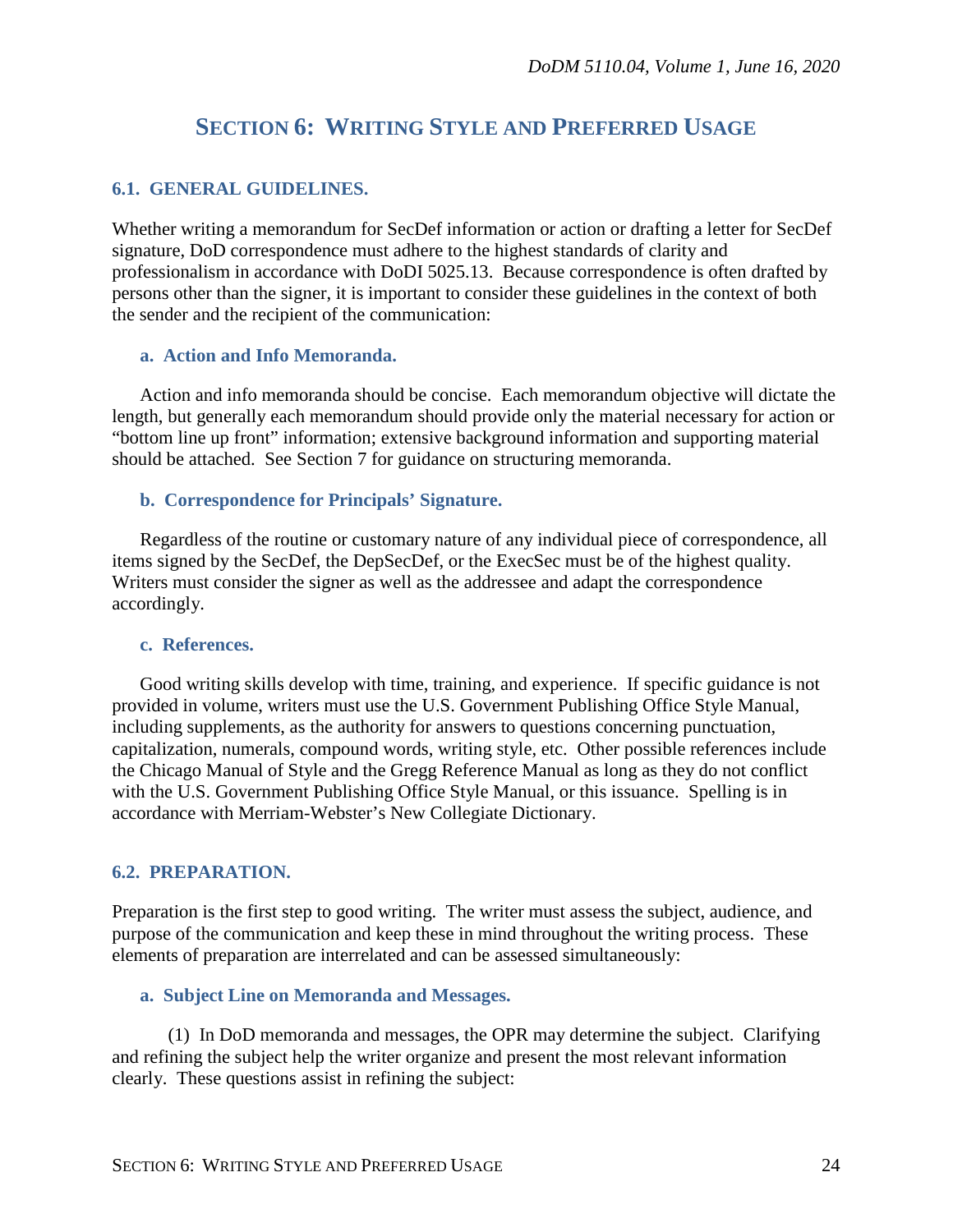- (a) What is the assignment or question?
- (b) What does the audience need or want to know?
- (c) How specific or general should the communication be?

(2) Action and info memoranda should be limited to a single subject. If it is necessary to communicate information about multiple subjects, the writer should consider using separate memoranda.

(3) The subject line should clearly communicate the subject in one or two lines. The writer should avoid vague, one-word subjects and use instead specific descriptions that indicate or summarize the content of the memorandum or message, as shown in Table 7.

|  |  |  |  | Table 7. Examples of Vague Subjects and Suggested Alternatives |  |
|--|--|--|--|----------------------------------------------------------------|--|
|--|--|--|--|----------------------------------------------------------------|--|

| <b>Vague Subjects</b>         | <b>Specific, Descriptive Subjects</b>                                              |
|-------------------------------|------------------------------------------------------------------------------------|
| SUBJECT: Iraq                 | SUBJECT: October 2018 Assessment of Iraq Provincial<br><b>Reconstruction Teams</b> |
| <b>SUBJECT: Budget Issues</b> | <b>SUBJECT:</b> Budget Projections for Fiscal Year 2018                            |

#### **b. Audience.**

(1) Official DoD correspondence should have a specific audience. Determining the audience helps tailor the message and present information in the most appropriate way. When drafting correspondence for SecDef or DepSecDef signature, the audience may be an OSD Component head, a member of Congress, the President of the United States, or family members of a fallen Service member. Writers should carefully consider the audience from the perspective of the signer.

- (2) These questions assist in determining the audience:
	- (a) Who will read this communication?
	- (b) What is the signer's relationship to the audience?
	- (c) What does the audience already know about this subject?
	- (d) What tone should be used to address this audience (e.g., formal, informal)?

#### **c. Purpose.**

(1) DoD official correspondence must have a specific purpose. Like the subject of a memorandum or message, the purpose of correspondence may be determined by an assignment or initiated by the generating organization. Common purposes include:

(a) Providing options or recommendations.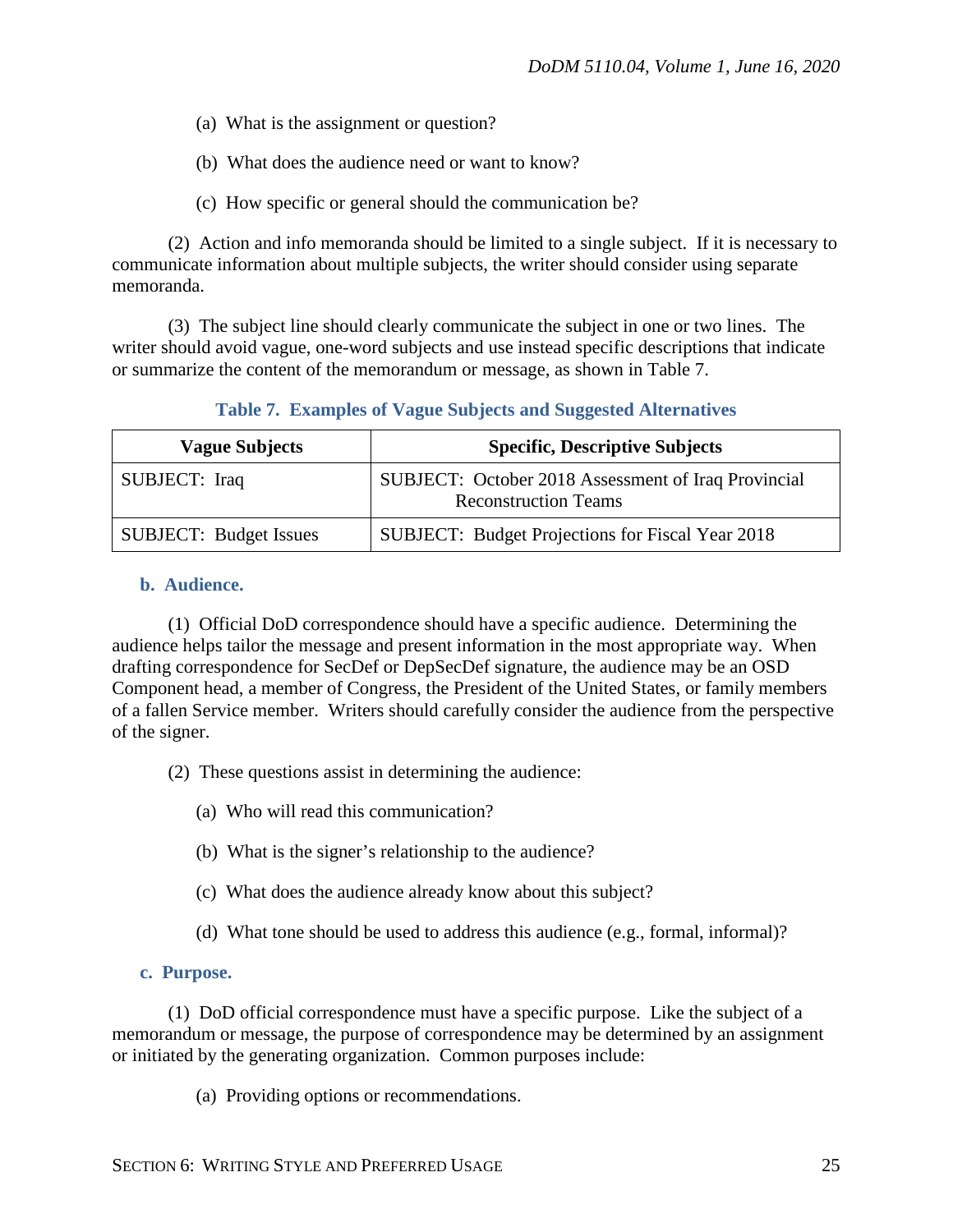- (b) Requesting authorization.
- (c) Reporting or summarizing information.
- (d) Evaluating, analyzing, or interpreting data.
- (2) These questions help refine the purpose:
	- (a) What is the aim of the assignment?
	- (b) What must this communication accomplish?
	- (c) How can its purpose best be achieved?

### **6.3. ORGANIZATION, CLARITY, AND STYLE.**

DoD correspondence must neither be so brief that it lacks clarity, nor so wordy that it clouds rather than illustrates the message. There is no one-size-fits-all formula for writing style; a meeting summary will be different in style than a letter of condolence. By applying the basic principles of organization and clarity, a writer can communicate the essential information clearly and completely, in a style most appropriate to the message.

#### **a. Organization.**

The organization of a document should flow logically from refinement of the subject, audience, and purpose. The organizational scheme should fit the subject and purpose and ideas should be organized according to the scheme.

- (1) Common Organizational Schemes.
	- (a) Chronological.

Arrange events in sequential order, from first to last.

(b) Systematic.

Arrange events, people, or things according to their placement in a system or process.

(c) C&R (or problem and solution).

Provide background information and evaluate a situation; then provide one or more options or recommendations for future action.

(d) General to Specific.

Arrange by main point or points and fill in supporting details, examples, and illustrations.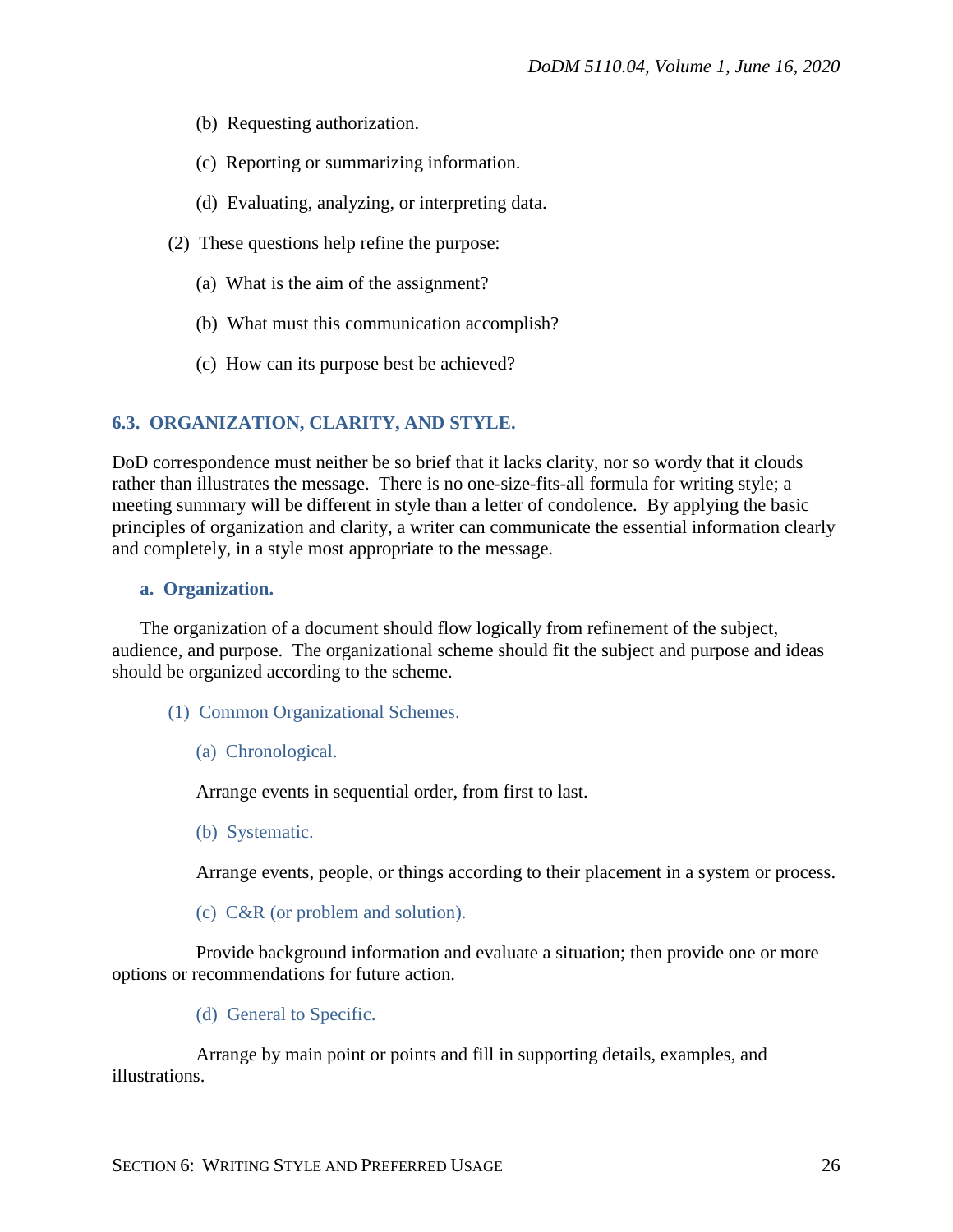# (2) Outlining.

See Volume 2 of this manual for information on using an outline to develop the organizational scheme.

# (3) Transitions.

Transitional phrases are used to highlight organization, to facilitate the flow of writing from point to point, and to improve clarity and readability. Table 8 provides a list of transitional phrases and their uses.

| <b>Use</b>                    | <b>Transitional Words and Phrases</b>           |
|-------------------------------|-------------------------------------------------|
| Time or Sequence              | - first, second, third                          |
|                               | - first, next, last                             |
|                               | - once, then, finally                           |
|                               | - again, also, and                              |
|                               | - afterward, following, at length, since        |
|                               | - before, formerly, lately                      |
|                               | - now, meanwhile, currently, simultaneously     |
| <b>Comparison or Contrast</b> | - likewise, similarly, in the same way          |
|                               | - but, yet, however, nevertheless, while, still |
|                               | - despite, in spite of, regardless, in contrast |
|                               | - on one hand, on the other hand                |
|                               | - instead, on the contrary, otherwise           |
| Illustration or Expansion     | - for example, for instance                     |
|                               | - moreover, furthermore, namely                 |
|                               | - incidentally, indeed, in fact                 |
| Summary or Conclusion         | - in conclusion, in summary                     |
|                               | - to conclude, to summarize                     |
|                               | - therefore                                     |
| Cause or Effect               | - as a result, consequently, since              |
|                               | - accordingly, because, therefore               |

### **Table 8. Transitional Words and Phrases**

### (4) Bullets.

Bullets provide a simple format for structuring main ideas or listing supporting ideas, concepts, items, or steps. They facilitate efficient communication by marking portions of text to indicate divisions and relationships among concepts within a communication. See Sections 7 and 8 for examples of bullets in DoD correspondence.

(a) Bullets for Main Ideas.

Bullets should be used to illustrate main ideas in standard, action, and info memoranda, except that they may not be used for main ideas in letters or memoranda for SecDef or DepSecDef signature. One bullet should be used for each paragraph. Transitional words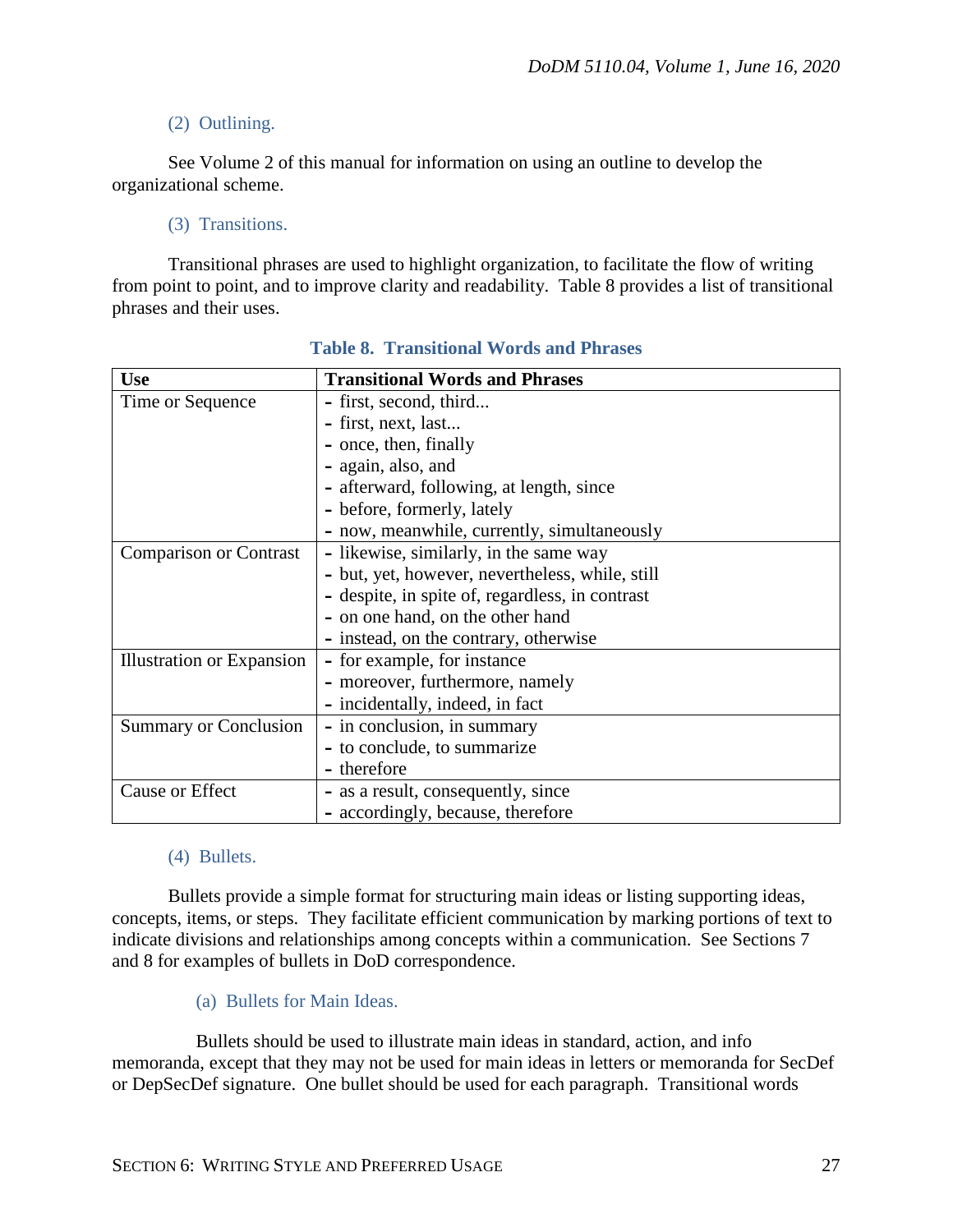("moreover," "finally," etc.) should not be used to lead off bullets if their use would be redundant.

## (b) Bullets for Supporting Ideas.

If it would facilitate communication, bullets and sub-bullets within bulleted paragraphs may be used to illustrate significant supporting ideas that relate directly to the main idea. Complete sentences should be used to express supporting ideas. Bullets and sub-bullets should be avoided if the ideas are simple enough to be stated clearly in the text of the paragraph or would be more clearly expressed by use of transitional phrases.

### (c) Bullets for Lists.

Bullets may be used to list concepts, items, or steps when the list is ordinal or sequential. There must be at least two items in the list. An introductory phrase should present the points that follow, and each bullet should begin with the same type of word (e.g., a verb or a noun) in the same tense and voice.

## **b. Clarity and Style.**

Because of the nature of the DoD mission, clarity is of utmost importance in DoD communication. Clarity may be achieved by identifying the actors in the text and clearly linking them to specific, meaningful actions. Asking the question, "Who does what?" helps identify actors and actions.

### (1) Active Versus Passive Voice.

One major obstacle to clear communication is excessive use of passive voice. See Table 9 for examples of active and passive voice.

### (a) Active Voice.

Normal English sentence structure follows the actor – action – object pattern, or "who does what to whom." For example, "Bill (actor) gave (action) Jimmy (object) the car (object)."

### (b) Passive Voice.

The passive voice substitutes the actor with the object, using the verb "to be" and a past participle. For example, "The car was given to Jimmy" or "Jimmy was given the car." The passive voice lacks clarity because it does not identify the actor.

### (c) Exceptions.

In some situations, the passive voice is necessary or preferable to the active voice. Generally, however, use of the active voice produces greater clarity because it states who does what, usually in fewer words.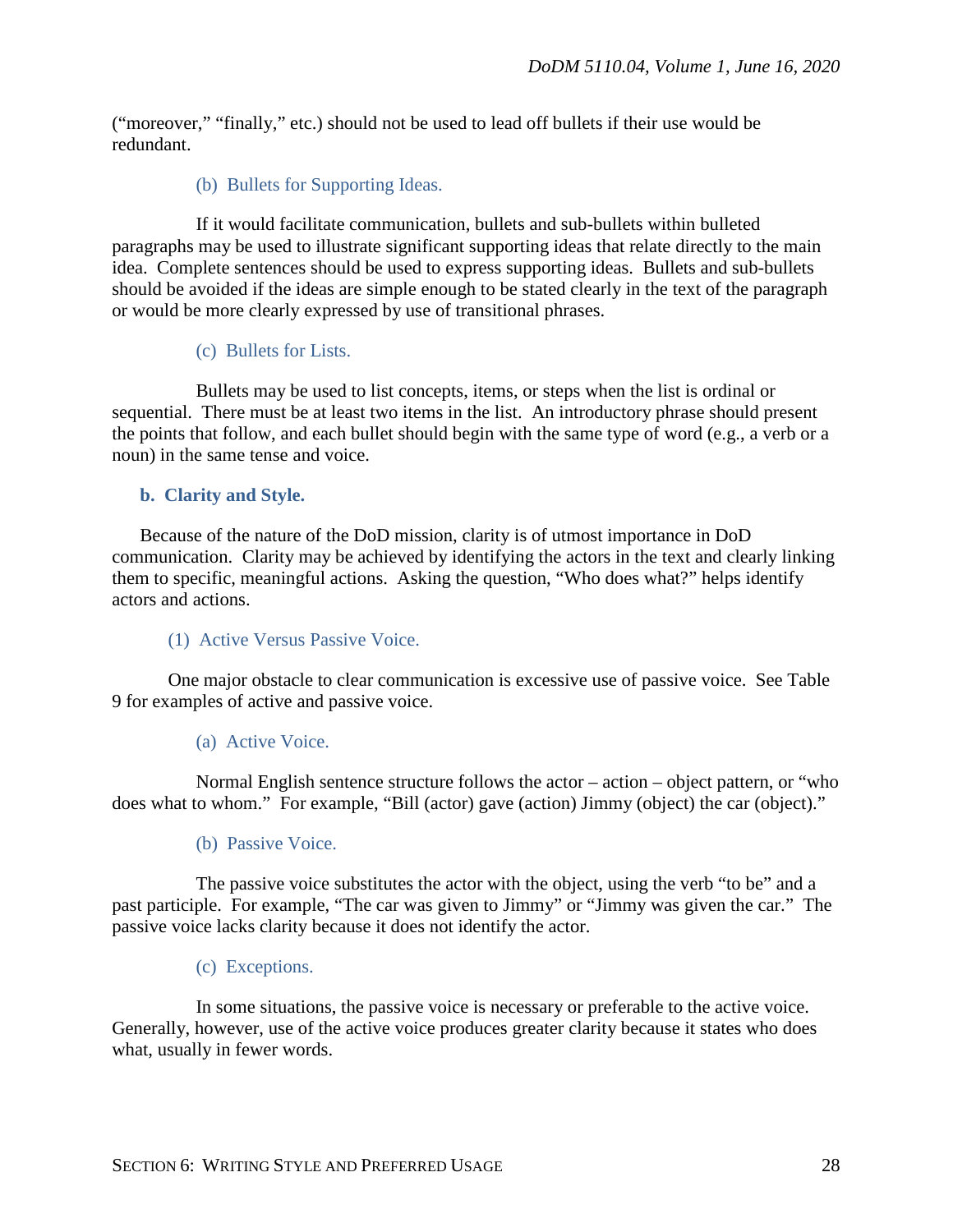| <b>Passive Voice</b>                                                                               | <b>Active Voice</b>                                                                                     |
|----------------------------------------------------------------------------------------------------|---------------------------------------------------------------------------------------------------------|
| Frequently omits the doer of the action.                                                           | Identifies the doer.                                                                                    |
| An information copy of the board meeting<br>minutes must be forwarded to the members.              | The Chair must forward an information copy<br>of the board meeting minutes to the members.              |
| A military chaplain of a particular religious<br>organization may be appointed as a<br>consultant. | The Board may appoint a military chaplain of<br>a particular religious organization as a<br>consultant. |
| Frequently is longer and less direct;<br>frequently includes a "by" phrase.                        | Gets to the point.                                                                                      |
| A written agreement will be executed by the<br>parties.                                            | The parties execute a written agreement.<br>The DoD Components issue implementing<br>instructions.      |
| Implementing instructions will be issued by<br>the DoD Components                                  |                                                                                                         |

# **Table 9. Examples of Passive Voice and Suggested Alternatives**

# (2) Weak Verb Phrases.

Writers should use strong, simple, active verbs to describe specific actions, rather than weak verb phrases that rely on the verbs "to be" or "to have" to complete the action. Such phrases obscure meaning and result in wordy, ambiguous sentences. Writers should also avoid the phrases "there is" and "there are," which detach the actor from the action, resulting in vague communication. See Table 10 for guidance on eliminating weak verb phrases.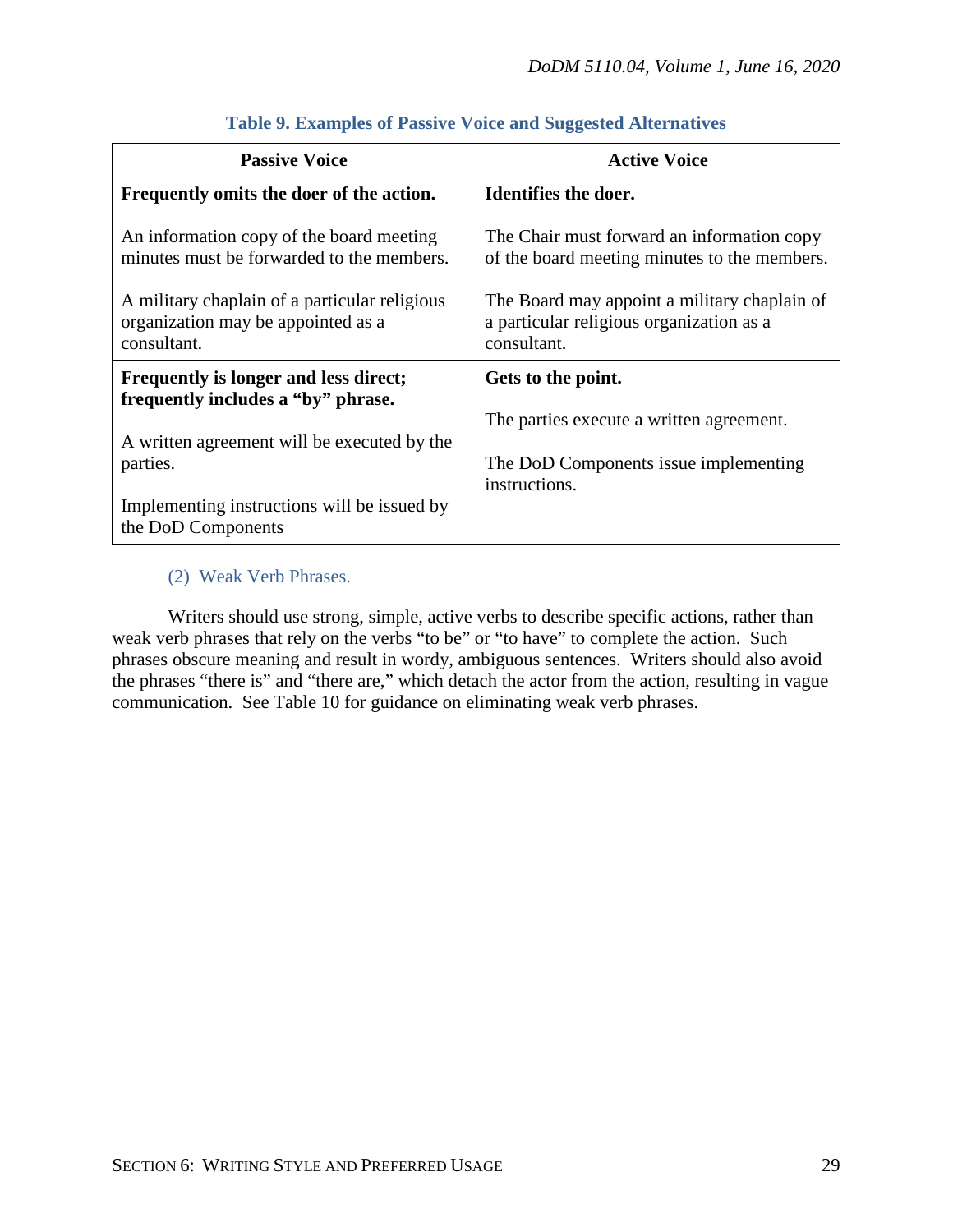| Instead of<br><b>Weak Verb Phrases</b>                                    | Use<br><b>Strong Active Verbs (Actor, Action)</b>                                                                                |
|---------------------------------------------------------------------------|----------------------------------------------------------------------------------------------------------------------------------|
| <b>There were</b> several members in attendance.                          | Several members attended.                                                                                                        |
| It is incumbent upon each member to<br>ensure a POC is identified.        | Each member <b>must identify</b> a POC.                                                                                          |
| The members were in agreement that the<br>policy was in need of revision. | The members agreed that the policy should be<br>revised.<br>$-$ or $-$<br>The <u>members</u> <b>agreed</b> to revise the policy. |
| made a suggestion                                                         | $$ suggested                                                                                                                     |
| was desirous of                                                           | $\dots$ wanted                                                                                                                   |
| has a requirement                                                         | $\dots$ requires                                                                                                                 |
| came to a decision                                                        | $\dots$ decided $\dots$                                                                                                          |

# **Table 10. Examples of Weak Verb Phrases and Suggested Alternatives**

## (3) Subject-Verb Agreement.

Problems with subject-verb agreement result in confusing and sometimes embarrassing writing. Writers must ensure that the verb of the sentence applies correctly to the subject. See Table 11 for subject and verb guidelines.

(a) Writers may have trouble identifying problems with subject-verb agreement when the subject and the verb are far removed from each other in a sentence.

(b) A sentence with more than one subject may require a singular or plural verb depending on how the subjects are related.

1. Two or more subjects joined by "and" usually require a plural verb.

2. If multiple subjects are joined by "or" or "nor," the noun closest to the verb dictates the form. If a subject contains a singular noun and a plural noun, the plural noun should be placed closer to the (plural) verb to enhance readability.

3. Some indefinite pronouns, when used as subjects, require only singular verbs (e.g., "anyone," "anything," "each," "either," "everyone," "everything," "much," "neither," "none," "nothing," "someone," and "something").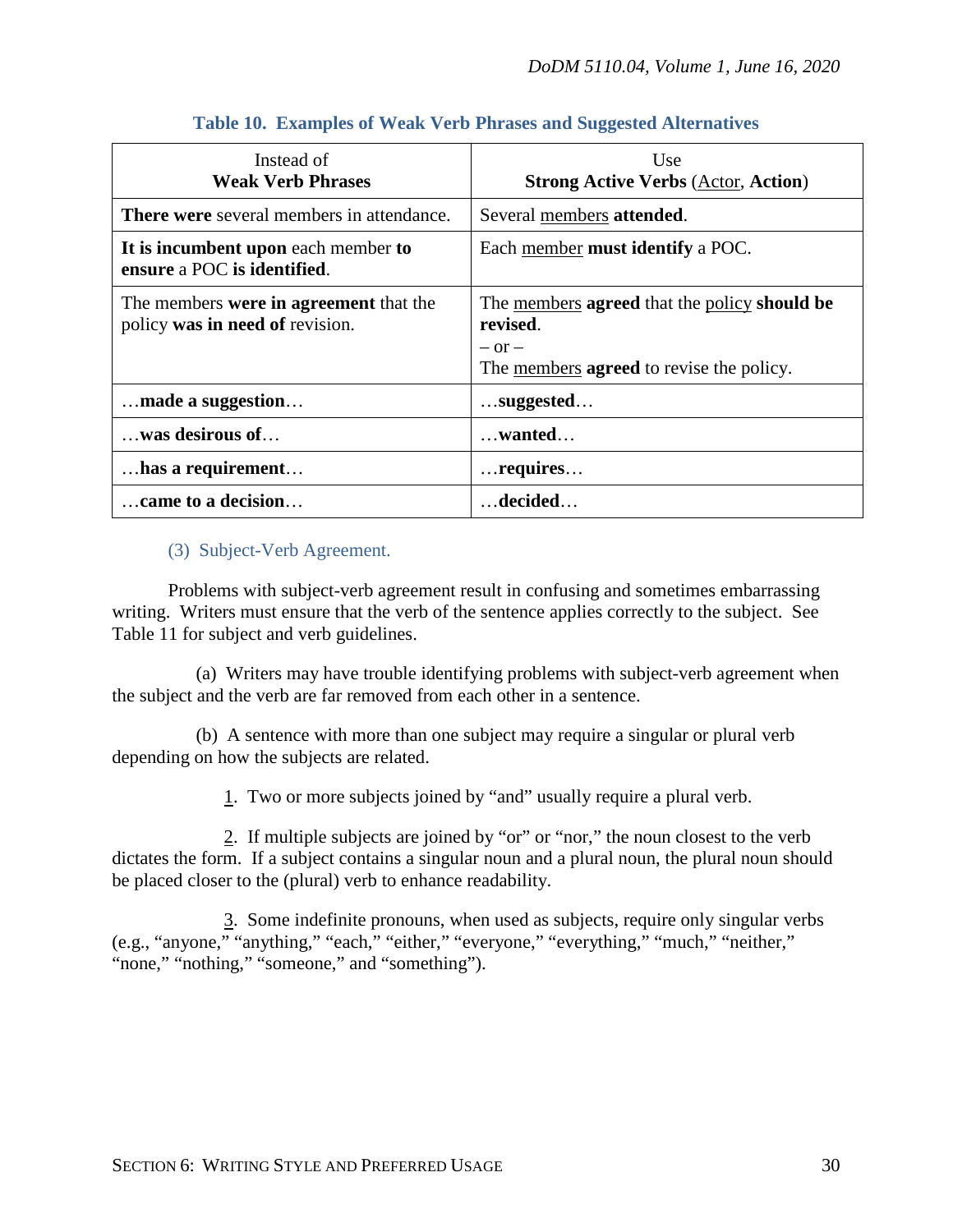| <b>Sentence Structure</b>                                                         | <b>Subject-Verb Agreement (Actor, action)</b>                                                       |
|-----------------------------------------------------------------------------------|-----------------------------------------------------------------------------------------------------|
| Subject and verb separated by several<br>words: Make sure subject and verb agree. | The handbook of rules and regulations <b>contains</b><br>[not contain] important safety information |
| Subjects joined by "and:" Use plural verb.                                        | The Secretary and Deputy Secretary agree [not]<br>agrees] on this proposal.                         |
| Subjects joined by "or:" Determined by<br>the subject nearest the verb.           | The chairman or the committee members decide<br>the issue.                                          |
|                                                                                   | The committee members or the chairman<br>decides the issue.                                         |
| Singular indefinite pronouns used as<br>subjects.                                 | None of the options is viable.                                                                      |
|                                                                                   | Either option is viable.                                                                            |
|                                                                                   | Each mission requires significant resources.                                                        |

# **Table 11. Subject-Verb Agreement Guidelines**

# **6.4. CAPITALIZATION, PUNCTUATION, AND USAGE.**

This paragraph provides basic instructions for standardizing English usage in DoD correspondence; it is not exhaustive. Detailed guidance is provided in the U.S. Government Publishing Office Style Manual.

# **a. Capitalization.**

# (1) General Rules.

(a) A common noun or adjective forming an essential part of a proper name is capitalized; the common noun used alone as a substitute for the name of a place or thing is not capitalized. For example:

- 1. Massachusetts Avenue; the avenue.
- 2. Committee Chair John Smith; the committee chair.
- 3. Defense Acquisition Guidebook; the guidebook.

(b) Capitalize titles of documents, publications, papers, acts, laws, etc. Capitalize all principal words in titles (title case); do not capitalize definite or indefinite articles (e.g., "a," "an," "the"), prepositions (e.g., "by," "for," "in," "to"), or conjunctions (e.g., "and," "but," "if"), except as the first word of the title. For example: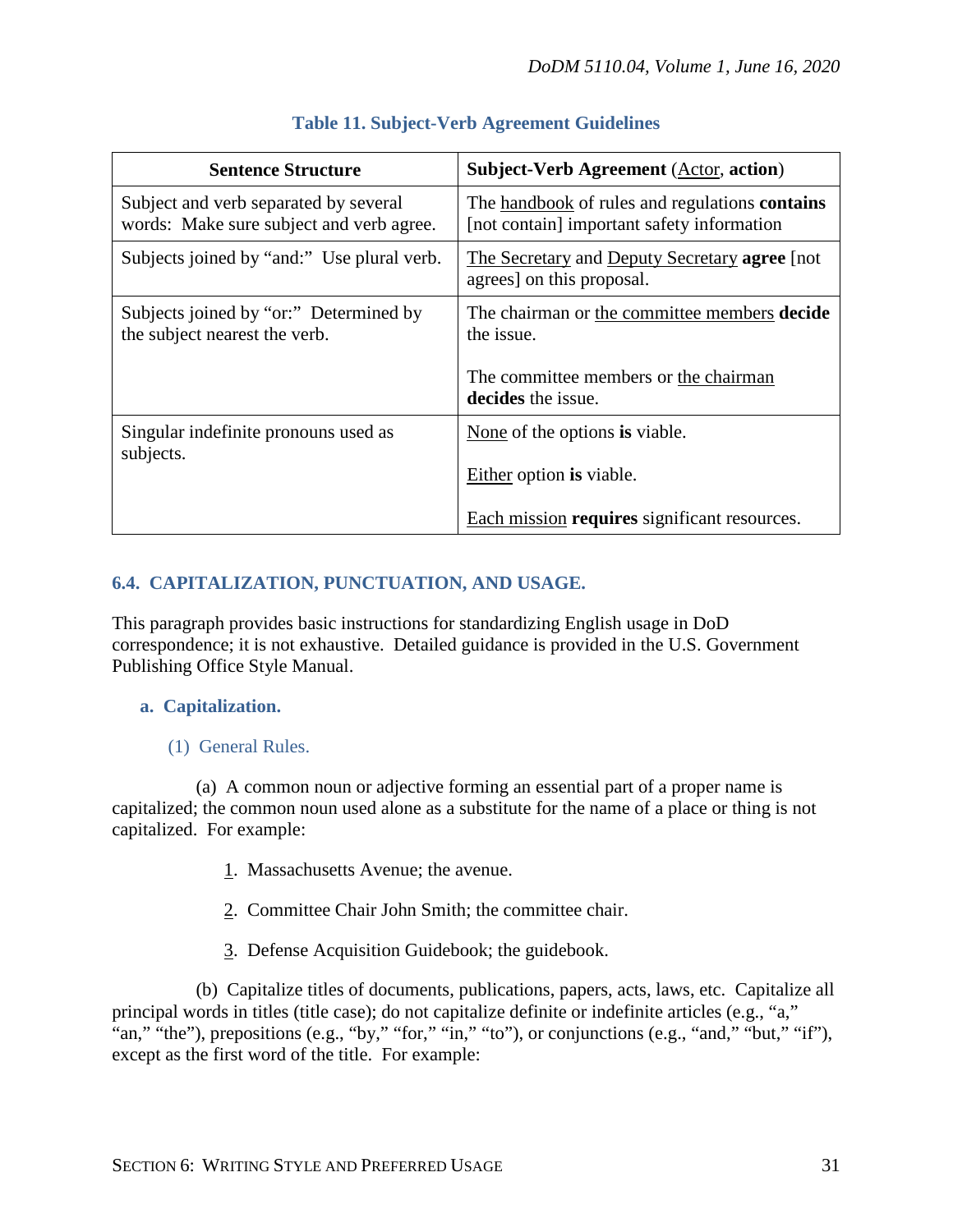1. For a report title: "Secretary of Defense Annual Report to Congress on the Activities of the Western Hemisphere Institute for Security Cooperation for 2017."

2. For a newspaper: The article appeared in "The Washington Post."

# (2) Capitalization Rules Specific to DoD Writing.

(a) Use title case for the subject line of a memorandum in accordance with Paragraph 7.2.l.

(b) Use UPPERCASE for the actual titles of military operations (e.g., "Operation ENDURING FREEDOM," "Operation IRAQI FREEDOM") and for the names of the Combatant Commands when abbreviated (e.g., "USCENTCOM," "USINDOPACOM").

(c) Capitalize the terms "Nation," "Union," "Administration," "Confederation," "Commonwealth," and "Members" only if used as part of proper names, except "Nation" is capitalized when referring to the United States. Also capitalize "Federal" and "Government" when referring to the United States.

(d) Do not capitalize "soldiers", "sailors," "airmen," "marines," "ally," "allies," and "coalition" unless used in conjunction with a proper noun.

## **Table 12. Examples of DoD-Specific Capitalization**

DoD-specific capitalization is **bolded for emphasis** in these examples:

Any **nation** seeks to protect its interests.

The Colonel is a **national** hero.

He brings great credit upon the **Nation**. (Referring to the United States.)

The **Federal Government** employs thousands of people. (Referring to the U.S. Government.) The Agency for International Development is a **Federal** agency. (Referring to a U.S. Federal agency.)

The agency works for **Government** reform. (Referring to the U.S. Government.)

The agency works for reform of the Haitian **government**.

The Chief of Staff of the Army thanked the **Service** member for her **service**.

### **b. Acronyms and Abbreviations.**

(1) Use acronyms only when the term occurs more than once in the body of the document.

(2) Do not use or introduce acronyms in a subject line.

(3) Write out terms as they first appear in the text and place the abbreviation or acronym in parentheses immediately after the term. For example, "The Director of Administration and Organizational Policy, Office of the Chief Management Officer of the Department of Defense (DAOP OCMO) will provide policy guidance."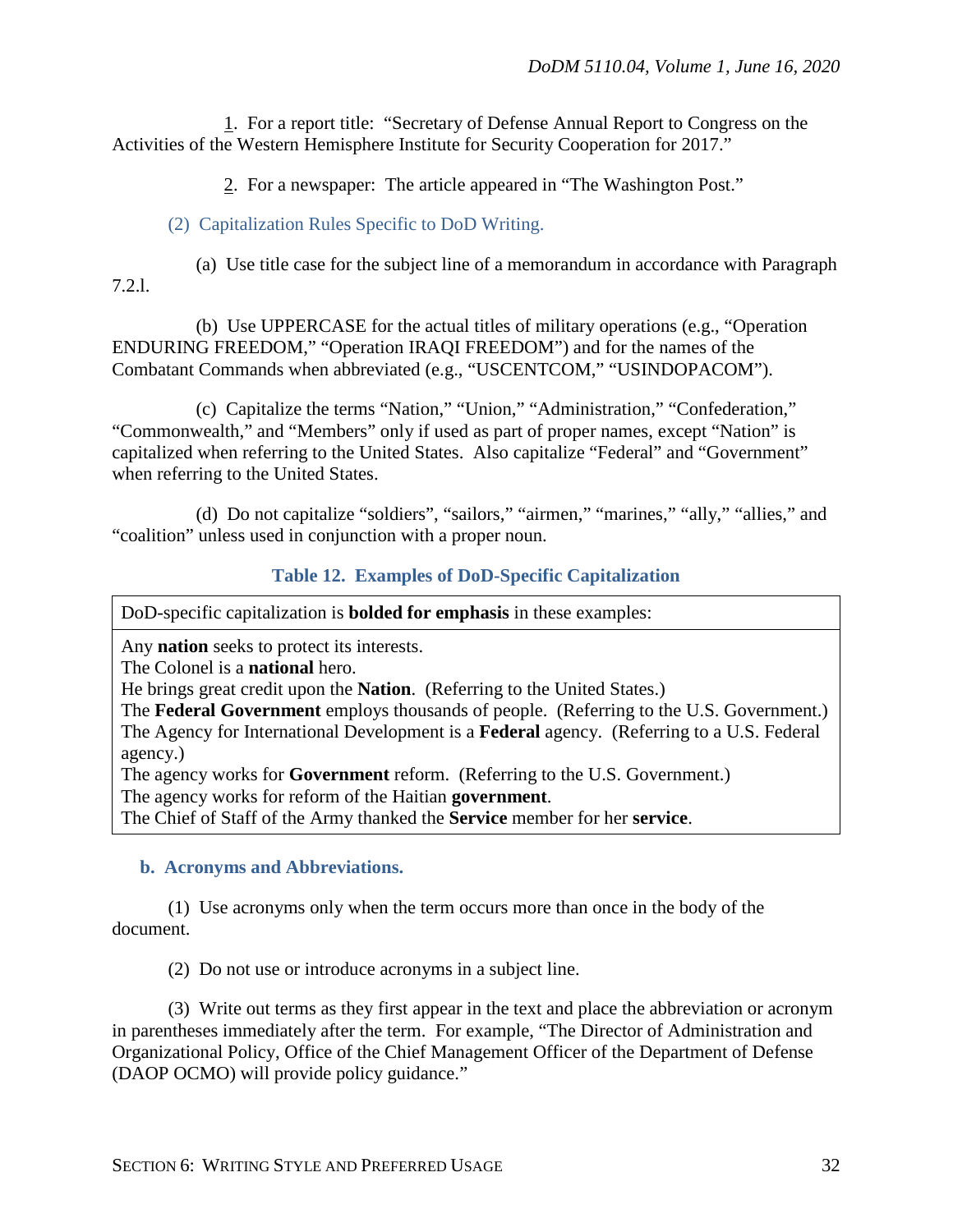(4) Use U.S. Postal Service abbreviations for addresses only; spell out State names in the body of the correspondence.

(5) Spell out "United States" when used as a noun. When used as an adjective, or when preceding the word "Government" or the name of a government organization, use "U.S." (no spaces). Always spell out the term "United States" when it appears in a sentence containing the name of another country. For example:

(a) They are studying the foreign policy of the United States.

(b) The students are interested in U.S. foreign policy.

(c) The United States-Japan relationship is strong.

(6) For military rank abbreviations by Military Service and rank or pay grade, see Volume 2 of this manual.

#### **c. Punctuation.**

#### (1) Apostrophe.

The apostrophe is used to show possession or to form a contraction.

(a) Do not use contractions in formal DoD correspondence; instead spell out each word. For example, use "do not" instead of "don't."

(b) Use apostrophes to show possession:

1. For singular or plural nouns not ending in "s," add "'s." For example:

- a. This is Timothy's book.
- b. I am the child's teacher.
- c. I am the children's teacher.
- 2. For plural nouns ending in "s," add an apostrophe only. For example:
	- a. The teachers' proposal includes three separate provisions.
	- b. We must reconcile the committee members' schedules.

3. If more than one noun possesses an object, add " 's" to the noun nearest the object. For example, "I approve of George and Ted's system" (e.g., the system belonging to George and Ted).

4. If more than one noun possesses multiple objects, add " 's" to both nouns. For example, "I approve of George's and Ted's systems" (e.g., George and Ted each developed separate systems).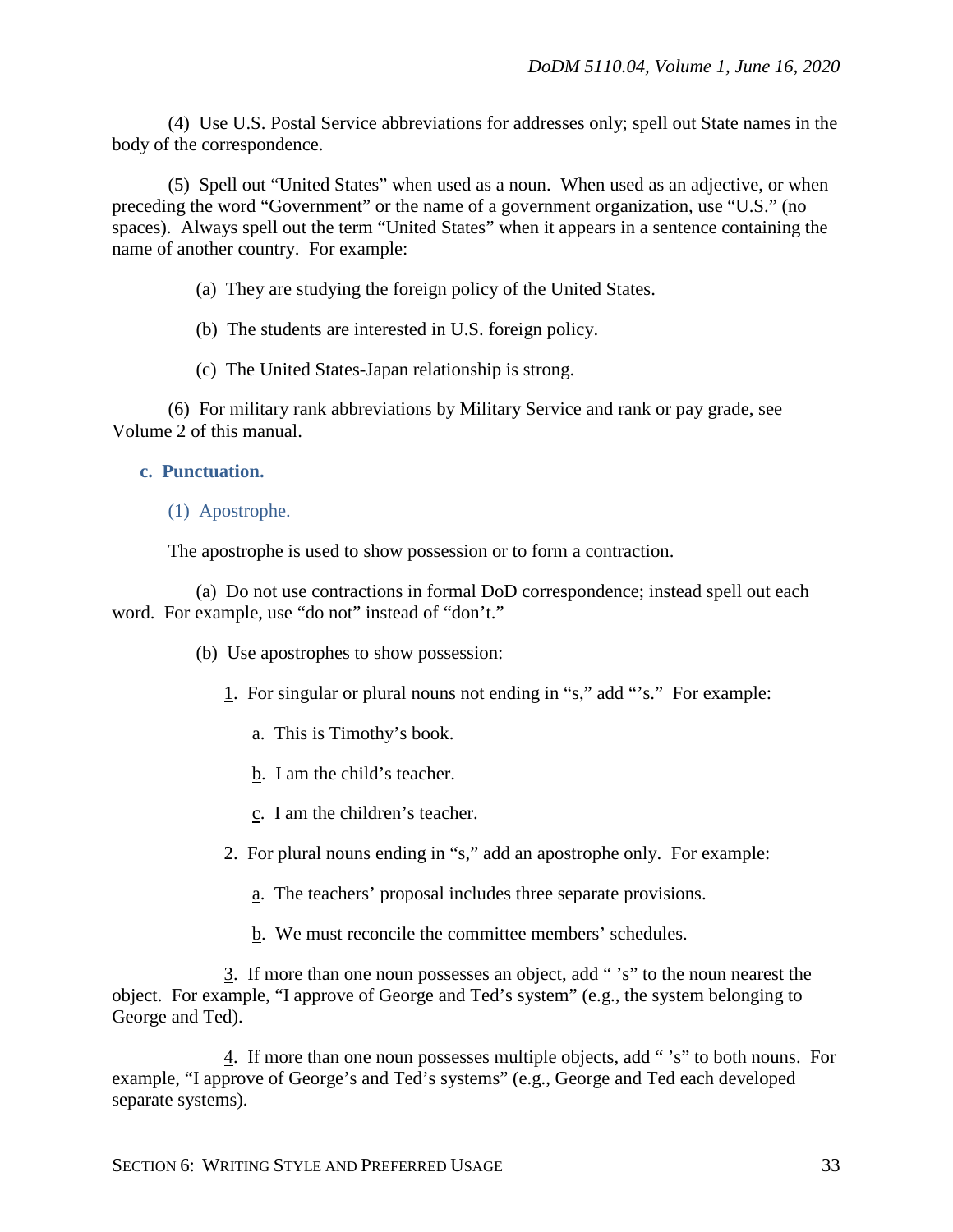### (2) Comma.

The comma is the most common form of punctuation and is used to separate elements of a sentence, enhance readability, and improve clarity by signaling to the reader a logical break in the flow of text. However, excessive use of commas can clutter the text. Use commas consistently and exercise judgment in observing these guidelines:

(a) Use a comma to set off parenthetic words, phrases, or clauses, or introductory or pertinent material. For example:

1. It is obvious, therefore, that this office cannot function.

2. In other words, the meeting was cancelled.

3. Mrs. Jones, the committee representative, conducted the meeting.

(b) Use an Oxford comma to separate items in a series of three or more. For example:

1. The supply team provided a telephone, a computer, and a scanner.

2. Mr. Winston, Mrs. Jones, and I attended the meeting.

(c) Use a comma in numbers containing four or more digits, except in serial numbers and dates. For example:

1. The case is OSD012345-19.

2. The estimated cost for implementation is \$2,300,000.

3. The general recommended redeploying 22,000 troops.

### (3) Semicolon.

(a) The semicolon, similar to but stronger than the comma, indicates a break in the flow of a sentence and is primarily used to separate independent or coordinate clauses in the same sentence.

(b) Use a semicolon to emphasize the close association, either in similarity or contrast, of two clauses where separate sentences would be too strong. For example:

1. The car would not move; it was broken.

2. The meeting began well; however, several attendees arrived late.

(c) Use a semicolon to separate items in a series of three or more when the items are lengthy or contain internal punctuation. For example, "The meeting was attended by the Director of Administration, Office of the Chief Management Officer of the Department of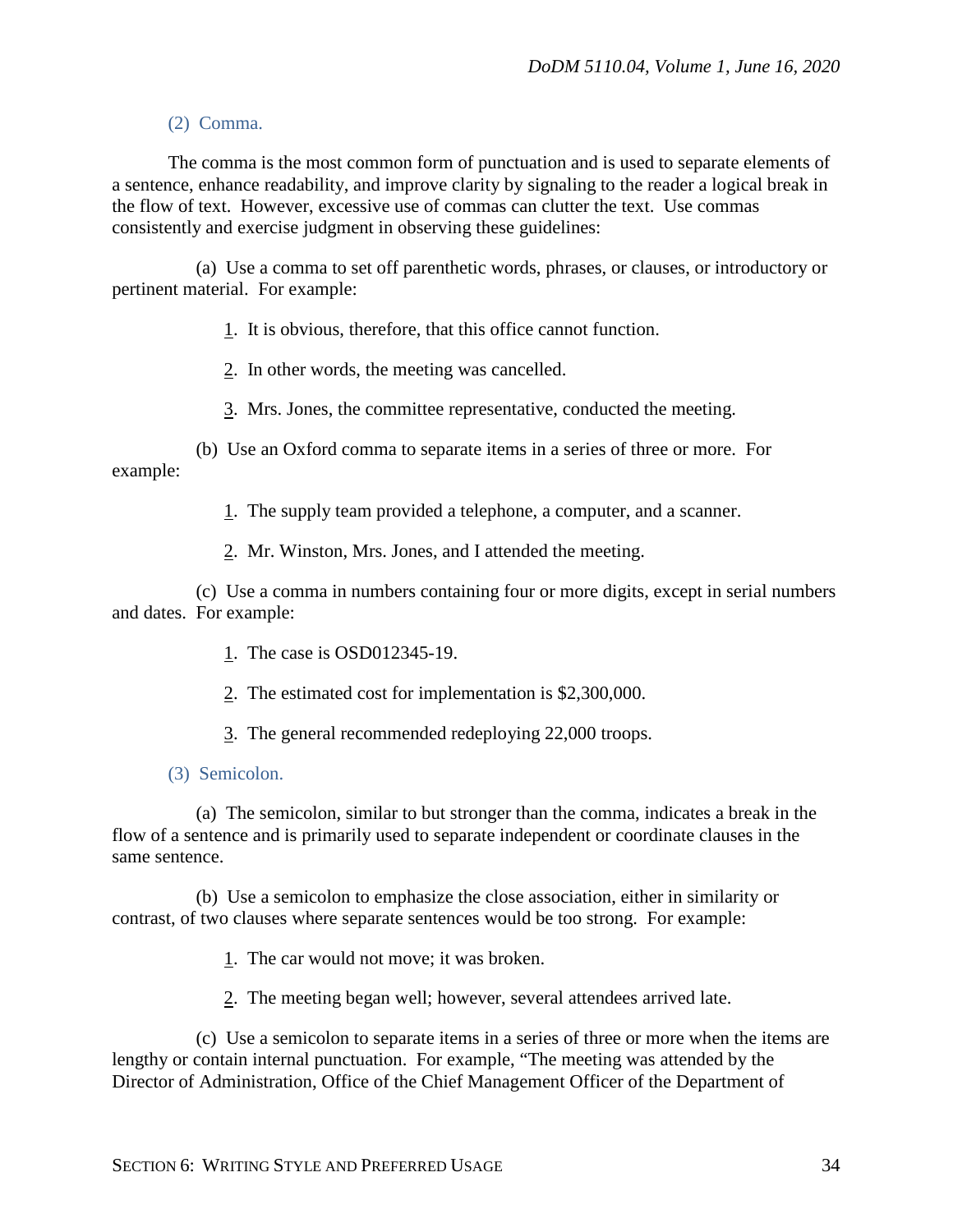Defense; Director, Washington Headquarters Services; and the Chief, Correspondence Management Division."

(d) Avoid excessive use of the semicolon; it diminishes readability.

(4) Colon.

(a) Use a colon to join two clauses where the essence of the second clause derives so directly from the first clause by explanation or illustration that separate sentences would weaken the meaning. For example:

1. The directions were clear: proceed to step two.

2. An opening appeared: the team advanced.

(b) Also use a colon to introduce any matter that forms a complete sentence, question, quotation, or list. For example:

1. The doctor gave this assessment: "The patient is doing well."

2. We need the following items: a telephone, a computer, and a scanner.

(5) Quotation Marks.

(a) Use quotation marks to enclose direct quotations, descriptive designations, and titles of articles and publications. For example:

- 1. The document was marked "SECRET."
- 2. I received a copy of the report, "Defense Strategy for the 21st Century."
- 3. You asked the question: "Why are the numbers so low?"

(b) Enclose needed punctuation within quotation marks unless the meaning would otherwise be impaired. For example:

1. Punctuation within quotes: He asked, "Is this the correct copy?"

2. Punctuation outside of quotes: Can we be sure this is the "correct copy"?

#### (6) Punctuation Spacing.

For colons and periods, place two spaces between the punctuation and the text that immediately follows it. For commas and semicolons, place one space between the punctuation and the text that immediately follows it.

#### **d. Numbers.**

(1) Use numerals for single numbers of 10 or more. For example: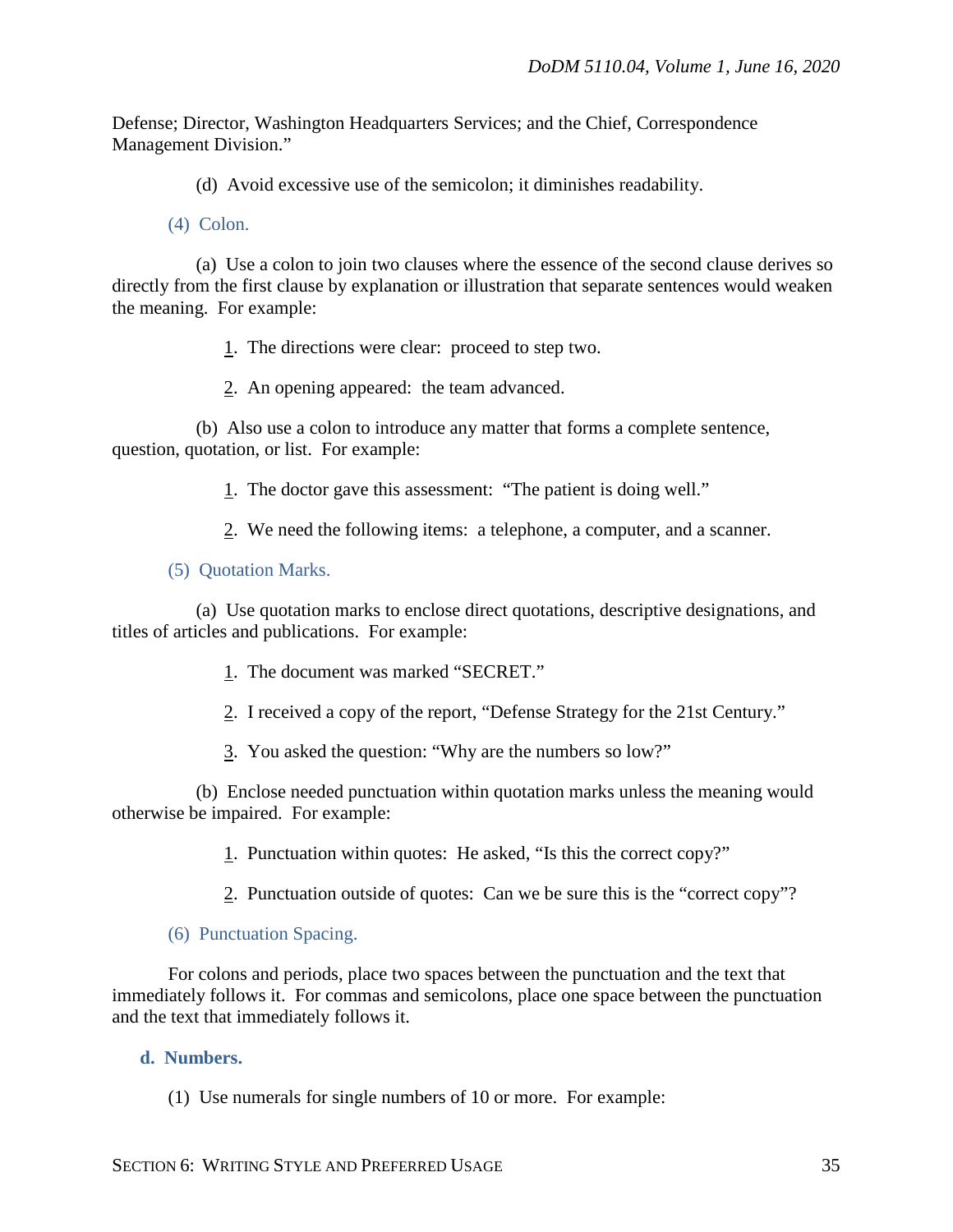(a) The team consisted of about 40 men.

(b) The incident occurred on two separate occasions.

(2) When 2 or more numbers appear in a sentence and 1 of them is 10 or larger, use numerals for each number (e.g., "About 40 men competed in 3 separate events.").

(3) Spell out numbers if they begin a sentence (e.g., "Seventy-five percent of respondents viewed the case favorably.").

(4) Use numerals to express units of measurement, time, or money. For example:

- (a) We will meet at 4 o'clock.
- (b) The convoy marched 3 kilometers.
- (c) Lunch will be provided for 5 dollars.

### **e. Dates.**

(1) The preferred date format is "month day, year" (e.g., "Your February 23, 2018 memorandum clearly illustrates the policy.").

(2) The more traditional "month day, year," format is also acceptable (usually in more formal communication such as letters, award citations, etc.), but should always be followed by a comma unless it closes the sentence (e.g., "Your February 23, 2018, memorandum clearly illustrates the policy.").

(3) Avoid using ordinal numbers in dates (e.g., use "February 5," not "the 5th of February").

#### **f. Commonly Confused Words.**

Table 13 provides examples of words writers commonly confuse and their meanings.